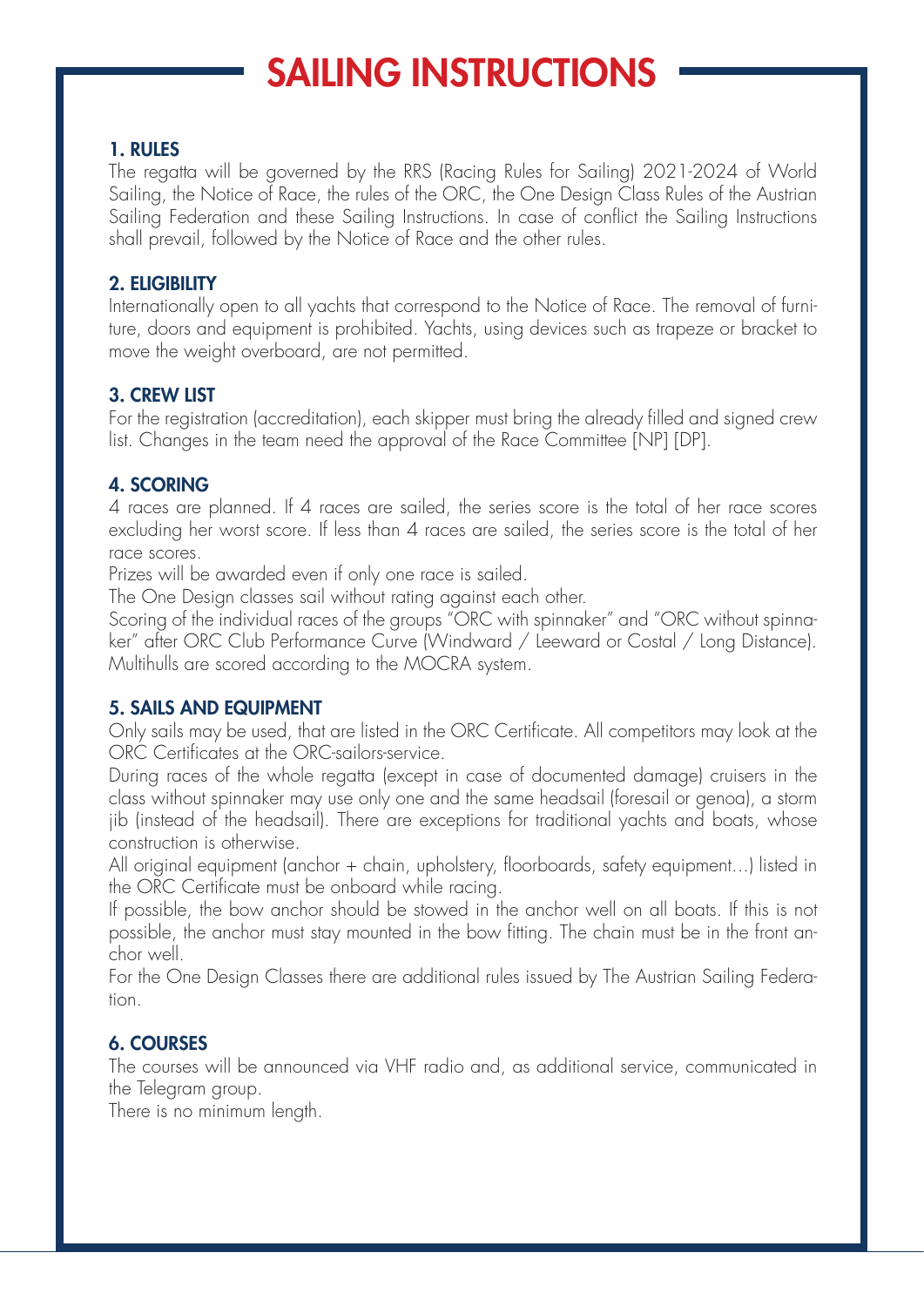### 7. STARTING LINE

The starting line is between a mark (or a pole with an orange flag on a committee boat) on the port side and a pole with an orange flag on the starting vessel on the starboard side.

# 8. STARTING SIGNALS

The orange flag will be displayed at least 5 minutes prior to the warning signal.

# WARNING SIGNAL:

(5 min before start) for "Bavaria Cruiser 41S with spinnaker" and "Bavaria Cruiser 41 with gennaker": displaying the flag "SeaGum " and 1 sound signal

for "Bavaria Cruiser 46 New" and "Bavaria Cruiser 46" both with spinnaker: displaying the flag "Bavaria" and 1 sound signal

for "ORC without spinnaker": displaying the flag "Sport Consult" and 1 sound signal

for "ORC with spinnaker": displaying the flag "Pitter" and 1 sound signal

for catamarans: displaying the flag "ORCA" and 1 sound signal

# Prepretory signal:

(4 minutes before start) displaying the flag "P", "U" or "Black" and 1 sound signal

#### 1 minute before start:

removal of the prepretory signal and 1 sound signal

#### Start:

removal of the warning signal and 1 sound signal

#### 9. RECALLS

Individual recall: flag "X" and 1 sound signal. General recall: "I st substitute" and 2 sound signals.

Boats that infringed a starting rule will be announced via VHF radio as soon as possible. The time until the announcement is made, mistakes in this announcement as well as not listening to the announcement are no grounds for redress. The additional service of communicating the premature starters on Telegram normally is later.

# 10. CHANGE OF COURSE

Flag "C" and 1 sound signal. The changed course will be announced via VHF radio (channel 8) and the Telegram group.

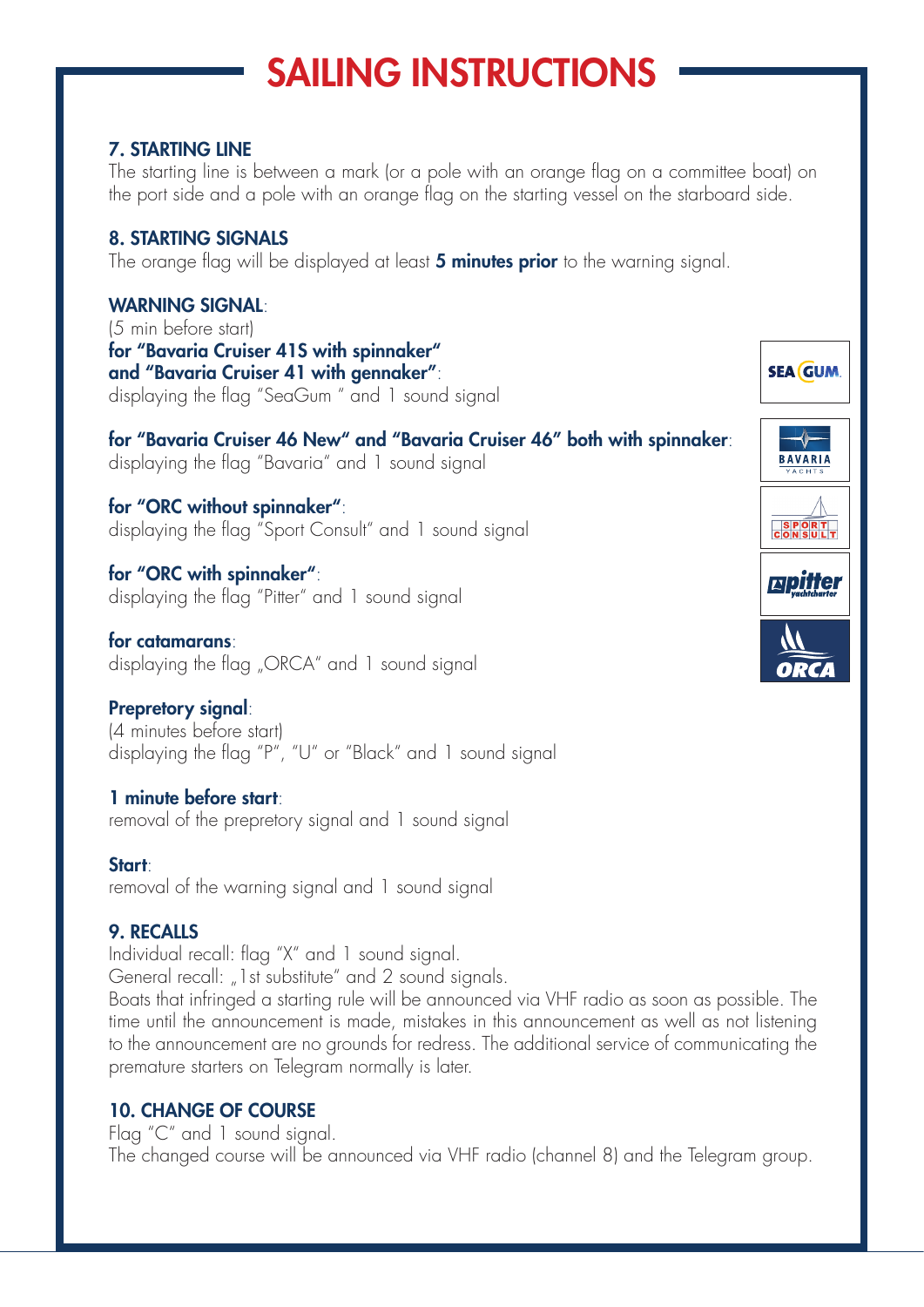## 11. SHORTENING OF COURSE

Flag "S" and 2 sound signals.

The course ends at the mark where the finishing vessel is located. In case the mark is an island, an additional mark may be in the water to give an exact finishing line.

The shortening of the course will be announced via VHF radio (channel 8) and the Telegram group.

### 12. FINISHING LINE

The finishing line is between the finishing mark and the pole with a blue flag on the finishing vessel.

After finishing the yachts shall keep clear of the finishing line [NP] [DP].

If no other signals postpone another start, the next race is following this race as soon as possible.

## 13. TIME LIMIT

There is no time limit. The Race Committee is not obliged to wait for late boats on the finishing line. These boats may be scored according to their position and analogous application of the rating.

# 14. NOTICES TO COMPETITORS

The official notice board can be found in the marina.

The official notice board will be duplicated (unofficially) on the internet at kornaticup.at All notices to competitors will be communicated (unofficially)via Telegram as well.

# 15. CHANGES OF SAILING INSTRUCTIONS

These Sailing Instructions may be changed only with written notice on the notice board at kornaticup.at.

# 16. POSTPONED OR ABANDONED RACES

Postponed or abandoned races may be sailed or resailed within the period of the event.

# 17. PENALTIES AT THE TIME OF AN INCIDENT

For catamarans the RRS 44.1 is changed so that only a "One Turn Penalty" has to be taken.

#### 18. PROTESTS AND PENALTIES

Protests, redress, hearings, misconduct and appeals are governed by part 5 of the RRS. Protests shall be in writing and be delivered to the Race Office within the protest time limit (1 hour after mooring of the boats in the harbour). The exact end of the protest time will be announced on the notice board and via VHF radio as well as the Telegram group. Protest forms are available at the Race Office.

Time and place of the hearings are announced about 30 minutes after the end of the protest time on the notice board and via VHF radio as well as Telegram.

The Protest Committee has discretion to decide that the appropriate penalty for a breach of RRS, Class Rules, Sailing Instructions or other rules applying may be less than DSQ. This does not apply for breaches of RRS Part 2 (except RRS 24) and RRS Part 3. This changes RRS 64. Appendix T (arbitration) is applied.